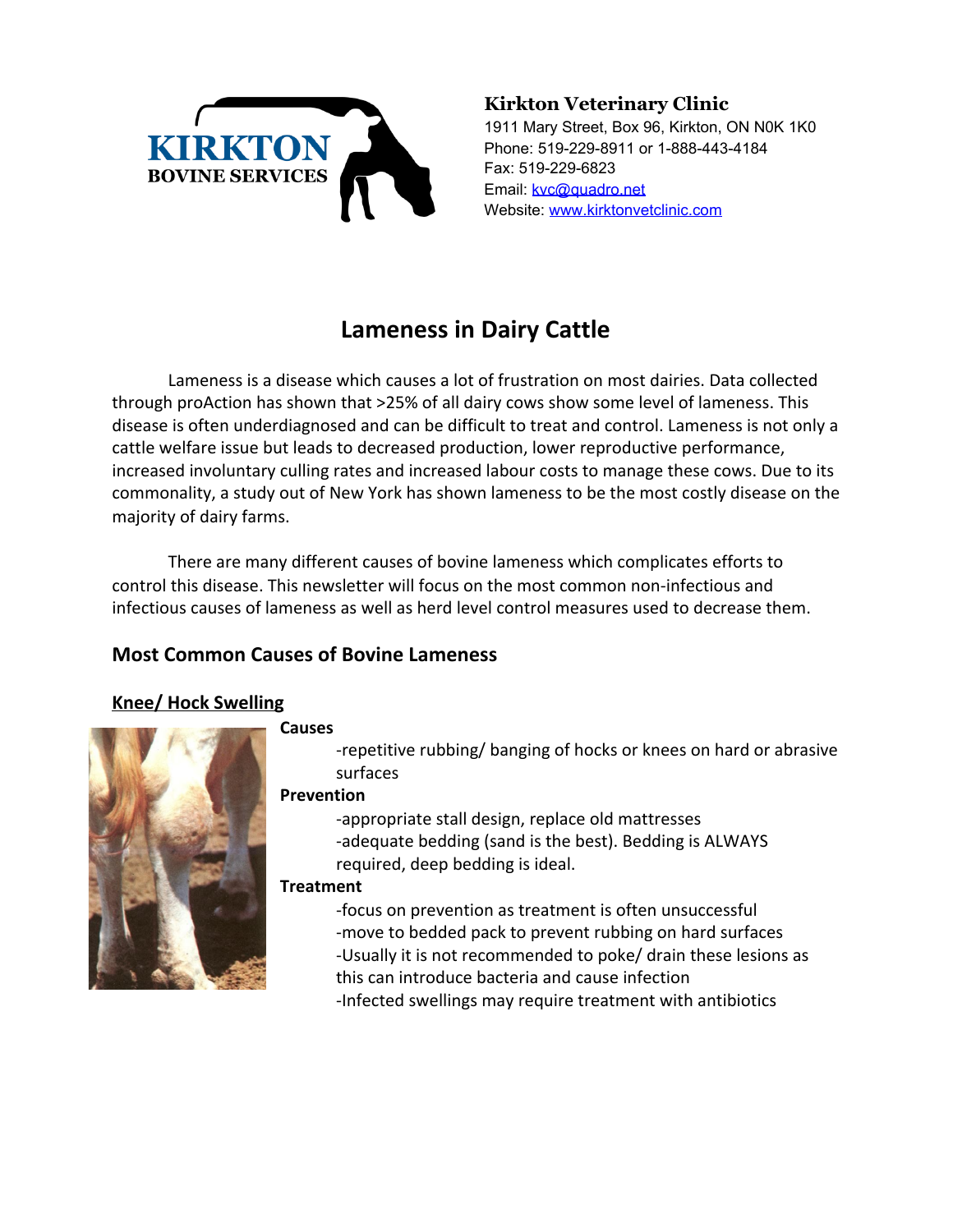### **Laminitis/ Sole Ulcers/ Sole Abscesses/ White Line Disease**

Laminits is the inflammation of the connective tissue between the hoof wall and the bone of the hoof. Once inflamed, this leads to sole ulcers, abscesses and white line diseases.

#### **Causes**

-sub-acute rumen acidosis, excessive time standing on hard surfaces (ex. concrete), severe systemic disease (ex. metritis or mastitis)

#### **Prevention**

-proper balanced ration for good rumen health and minimal transition cow issues

-limit standing time on hard surfaces, prevent running on concrete -appropriate stall design, bedding, and pen densities to encourage lying

#### **Treatment**

-Pare out ulcers and abscesses in the affected claw to allow proper drainage, block unaffected claw to relieve pressure and promote healing -treatment for chronic laminitis is usually not successful

#### **Pasture Foot Rot**

Sudden lameness with swelling above and/or between the claws **Causes**

> -injury to the skin or wet/ dirty conditions allowing infection to occur

#### **Prevention**

- Foot baths, clean and dry alleys, crosswalks, holding areas **Treatment**

- Injectable antibiotics given for 7+ days



### **Digital Dermatitis (Strawberry Foot Rot)**



Open wound or raised growth. Usually present between the claws on the heel. Foul smelling odour.

#### **Causes**

-Transmitted from cow to cow, increased transmission in wet/ dirty conditions, difficult to get rid of once on farm

#### **Prevention**

- Footbaths, clean and dry floors, disinfect trimming tools **Treatment**

-Typically topical tetracycline applied with a hoof wrap